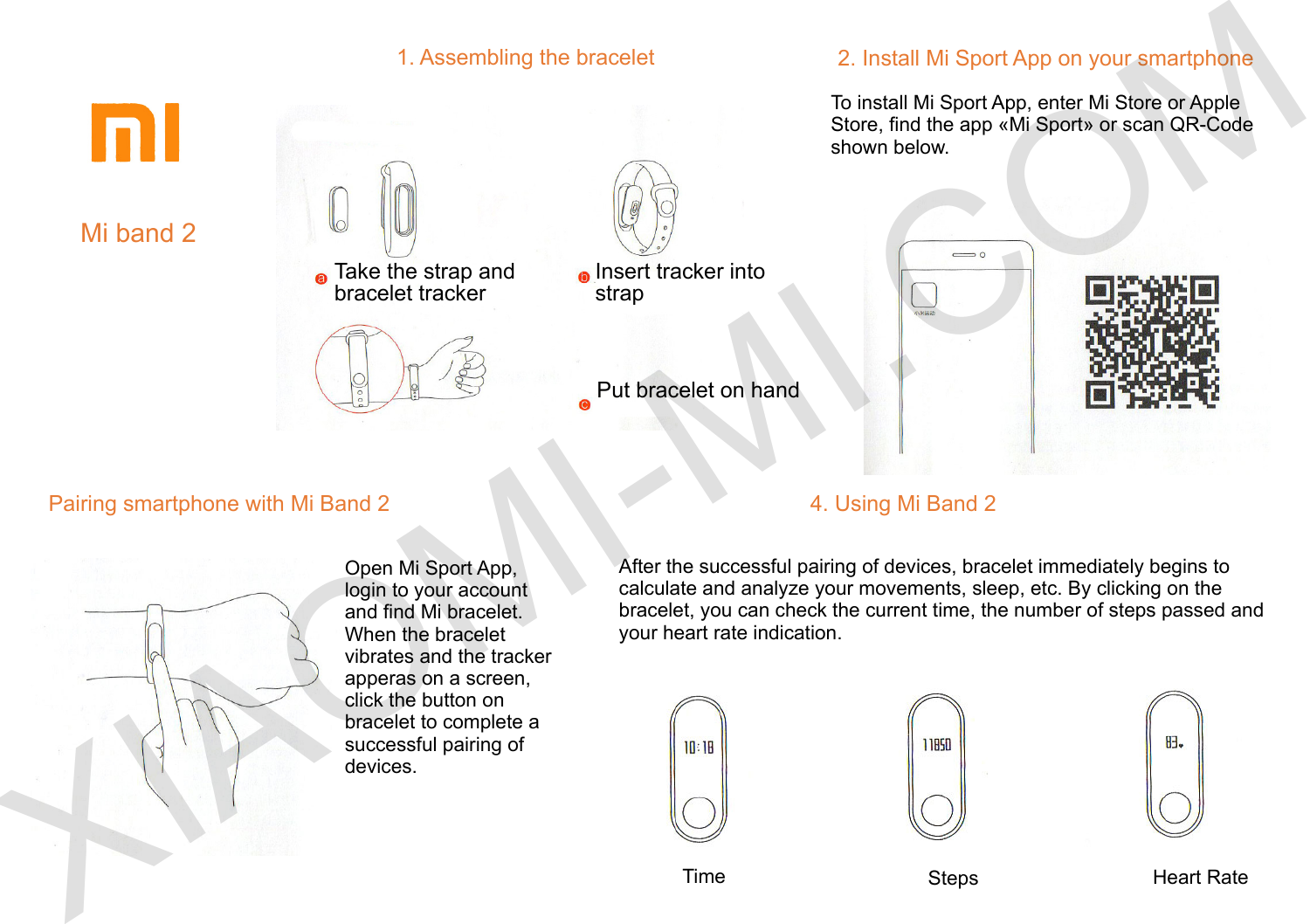## Charging of the bracelet

If the bracelet battery is low, immediately connect the charger.



## **Specifications**

**Name**: Mi band 2; **Model**: XMSH04HM; **Weight of tracker**: 0.7g; **Temperature range**: -10C – 50C; **Bracelet lenght**: 235 mm; **Fastener material**: aluminium alloy; **Requirements**: Bluetooth 4.0 on Android 4.4 or iOS 7.0 and newer; **Capacity of a battery**: 70 mAh; **Battery type**: Lithium-polymer battery; **Wireless connection: BLE 4.0 Water resistance level**: ІР67 **Adjustable bracelet length**: 155mm-210 mm; **Bracelet material**: thermoplastic elastomer; Charging of the bracelet Warranty<br>
XII the throcelet battery is low, numeristic eye of the since servicing is carried column and the adjustment of the distribution is carried to the since of the distribution is formulated

### **Warranty**

After-sales servicing is carried out according to the law on «The rights of consumers of China» and «Law on product quality of China». Warranty service includes:

During the warranty period you have the right to repair, modify or return a good. For repair, replacement or return of goods, you must have a receipt, check or warranty card.

1. Within 7 days of purchase, in case of any problem with «fault list» Xiaomi service center determine the cause of the problem, then you can choose a free replacement, return or repair a product.

2. Within 8-15 days after the purchase, in case of any problem with «fault list» Xiaomi service center defines the problem, then you choose a free replacement of product or repair.

3. Within 12 months from the date of purchase, in case of any problem with «fault list» Xiaomi service center defines the problem, then you able to repair a product for free.

# List of faults

**Tracker** : Improper operation features of the device described in the instructions.

Problems with display / incorrect display of characters / symbols are not displayed.

Improper operation or malfunction of vibration.

Problems with synchronization of devices.

Cracks / breakage due to design or material of the device.

**Cable:** Problem with charging of device.



## XIAOMI-MI.COM